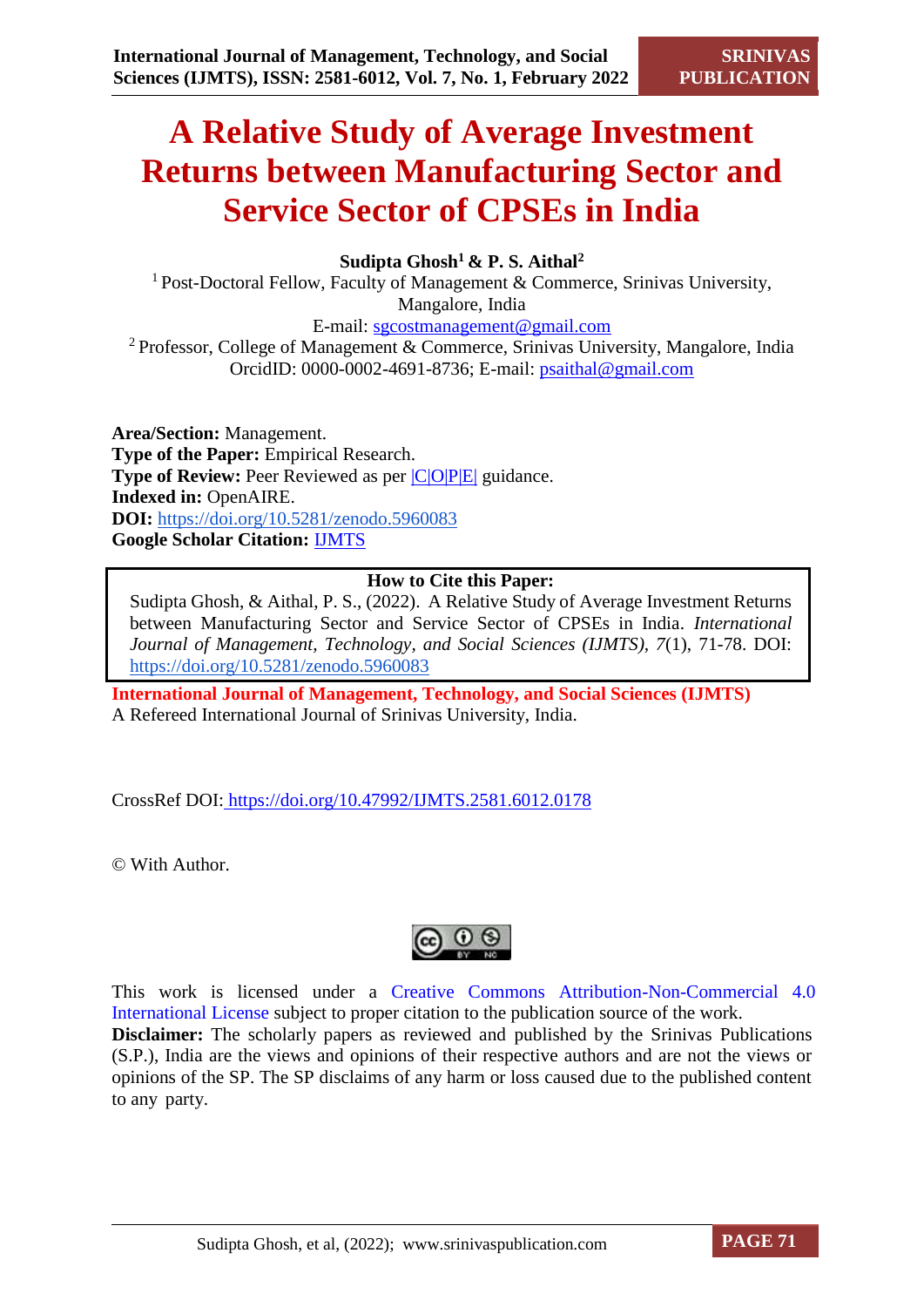# **A Relative Study of Average Investment Returns between Manufacturing Sector and Service Sector of CPSEs in India**

# **Sudipta Ghosh<sup>1</sup>& P. S. Aithal<sup>2</sup>**

<sup>1</sup> Post-Doctoral Fellow, Faculty of Management & Commerce, Srinivas University, Mangalore, India

E-mail: [sgcostmanagement@gmail.com](mailto:sgcostmanagement@gmail.com)

<sup>2</sup> Professor, College of Management & Commerce, Srinivas University, Mangalore, India OrcidID: 0000-0002-4691-8736; E-mail: [psaithal@gmail.com](mailto:psaithal@gmail.com)

# **ABSTRACT**

**Purpose:** *In India, CPSEs were established to achieve socio-economic objectives of the nation. Both manufacturing sector and service sector occupies an important position in the development process of an economy. In this context, a comparative study is performed between manufacturing sector and service sector of Indian CPSEs from 2010-11 to 2019-20.*

**Design/Methodology/Approach:** *Based on resultant data, investment ratios are employed to compute investment returns of the CPSEs. Moreover Fishers 't' test judge the differences (if any) in investment returns between manufacturing sector and service sector. In addition, linear regression equations are employed to inspect the impact of sector-wise investment returns on the aggregate investment returns.*

**Findings/Result:** *Based on average investment returns, no noteworthy difference is observed between manufacturing sector and service sector in terms of ROCE and ROE. However, there exists important distinction among the same for ROA which implies that manufacturing sector has better utilization of their total assets in generating returns than that of the service sector. ROCE of the manufacturing sector contributes positively to the overall profitability of the CPSEs, while ROCE of the service sector contributes negatively to the overall profitability of the CPSEs. It further observed that the rate of negative influence by the service sector is more than that of positive influence by the manufacturing sector, thereby reducing the overall profitability of the CPSEs at aggregate level.*

**Originality/Value***: To identify the important sector in the liberal economic environment, the present study compares average investment returns between manufacturing sector and service sector of the CPSEs in India through ROA, ROCE, and ROE.* 

**Paper Type:** *Empirical Research.*

**Keywords:** Investment Returns, CPSEs, Manufacturing Sector, Service Sector, ROA, ROCE, ROE.

#### **1. INTRODUCTION :**

The term "investment return" may be defined as a measure which is used to determine the profit from funds employed in the business. It is alternatively known as ROI. Thus, it indicates a relative measure where profit generated from investment is alienated by the outlay of fund invested. The resultant figure of ROI is multiplied by hundred to express it in percentage form.

ROI is useful for comparison of funds invested in diverse projects. However, holding period is not taken to consideration and therefore it may the opportunity cost involved in it. Basically, ROI indicates return on money, resources, and equity [1].

#### **2. A SYNOPTIC OVERVIEW OF INDIAN CPSES :**

In India, the Central Public Sector Enterprises (CPSEs) was set up in the country to achieve economic growth. They are viewed as a mechanism for structural change of the economy with equity and community fairness. The CPSEs started their journey with an entire capital expenditure of Rs. 29 crores, while the total capital expenditure was Rs. 16,40,628 crores as on 31.3.2019.

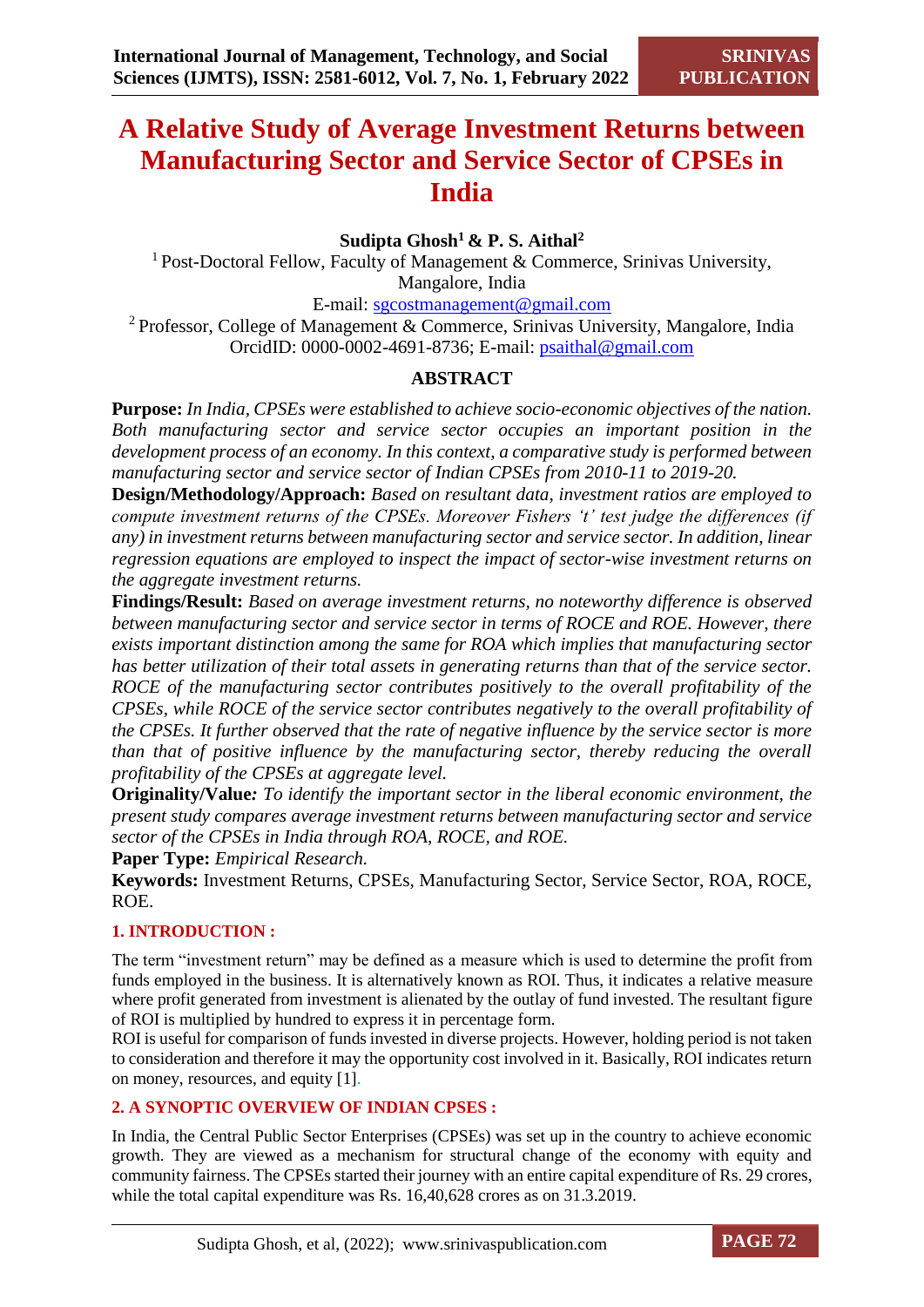The CPSEs supply essential merchandise and services. They occupy a noteworthy market position in crucial sectors of the country. CPSEs also operate in various competitive markets. The disinvestment procedure was introduced from the year 1991-92 to make the CPSEs efficient in various production activities.

#### **3. PRIOR STUDIES :**

A review of significant studies related to CPSEs is presented below in Table -1:

|                | <b>Table 1: Review of Past Studies on CPSEs</b>                             |                           |  |  |  |  |
|----------------|-----------------------------------------------------------------------------|---------------------------|--|--|--|--|
| <b>S. No.</b>  | <b>Focus Area</b>                                                           | <b>References</b>         |  |  |  |  |
| 1              | The study stated that direct sale through cutthroat bidding is preferable   | Kumar, S. (1992) [2]      |  |  |  |  |
|                | since it allows elevated level of transparency.                             |                           |  |  |  |  |
| $\overline{2}$ | The researchers carried out a study to know whether privatization had       | Galal, A. et al. (1994)   |  |  |  |  |
|                | increased the effectiveness of 12 companies in Chile, Malaysia, Mexico,     | $\lceil 3 \rceil$         |  |  |  |  |
|                | and UK. The study indicated that all the troubles associated with the       |                           |  |  |  |  |
|                | transition cannot be held responsible for privatization.                    |                           |  |  |  |  |
| 3              | The study observed that privatized companies became more competent          | Megginson, W.L. and       |  |  |  |  |
|                | and achieved better financial health.                                       | Netter, J. M. (2001) [4]  |  |  |  |  |
| $\overline{4}$ | The results indicated that disinvestment of the PSEs had                    | K.<br>K.<br>Ray,<br>and   |  |  |  |  |
|                | little success during the period under study. The researchers               | Maharana, S. (2002) [5]   |  |  |  |  |
|                | suggested that several criticisms and controversies against                 |                           |  |  |  |  |
|                | disinvestment could be solved through a translucent                         |                           |  |  |  |  |
|                | procedure.                                                                  |                           |  |  |  |  |
| 5              | The study found better result for the CPSEs in the post-reform period       | Mathur, R. and Mathur,    |  |  |  |  |
|                | which was related to sales, net worth, profit, and market capitalization.   | B. L. $(2010)$ [6]        |  |  |  |  |
| 6              | The study analyzed the challenges and impact of disinvestment. The          | Rastogi, M. K. and        |  |  |  |  |
|                | study result stated that disinvestment in India did not produce             | Shukla, S. K. (2013) [7]  |  |  |  |  |
|                | satisfactory results.                                                       |                           |  |  |  |  |
| $\overline{7}$ | The researcher examined the performance and disinvestment of profit         | Singh, G. (2015) [8]      |  |  |  |  |
|                | and loss making Indian CPSEs. The study results found that CPSEs had        |                           |  |  |  |  |
|                | improved their profitability due to disinvestment.                          |                           |  |  |  |  |
| 8              | The study found significant increase in the overall operating efficiency    | Mandiratta,<br>P.<br>and  |  |  |  |  |
|                | in terms of sales and net income efficiency, whereas insignificant results  | Bhalla, G. S. (2017) [9]  |  |  |  |  |
|                | were found in profitability position.                                       |                           |  |  |  |  |
| 9              | The study observed positive financial ratios among the upset and non-       | Richard, P. V. and        |  |  |  |  |
|                | upset firms. It indicated that PSEs in India may become financially         | Kalyani, B. (2019) [10]   |  |  |  |  |
|                | sound if they established a good system of financial management policy.     |                           |  |  |  |  |
| 10             | The study observed that CPSEs in India had managed their working            | Bansal, R., Misra, S. K., |  |  |  |  |
|                | capital efficiently (except very last year) in the post-financial recession | and Tandon, D. (2020)     |  |  |  |  |
|                | period, although they had followed an aggressive current assets policy.     | $[11]$                    |  |  |  |  |

#### **4. RESEARCH GAP :**

The above review of past studies shows that several studies were carried with respect to different performance parameters of the CPSEs in India. However, we found no relative studies with respect to investment returns between manufacturing sector and service sector of the CPSEs in India. Hence, this study may be taken as the first study to contribute to the existing literature.

#### **5. OBJECTIVES :**

- (1) To compare average investment returns between the manufacturing sector and service sector.
- (2) To examine the influence of investment returns of each selected sector on the aggregate investment returns

#### **6. CONCEPTUAL MODEL AND HYPOTHESES :**

**6.1 The Conceptual Model:** For development of hypotheses in conformity with the objectives of the study, the conceptual model is presented below in Fig.1:

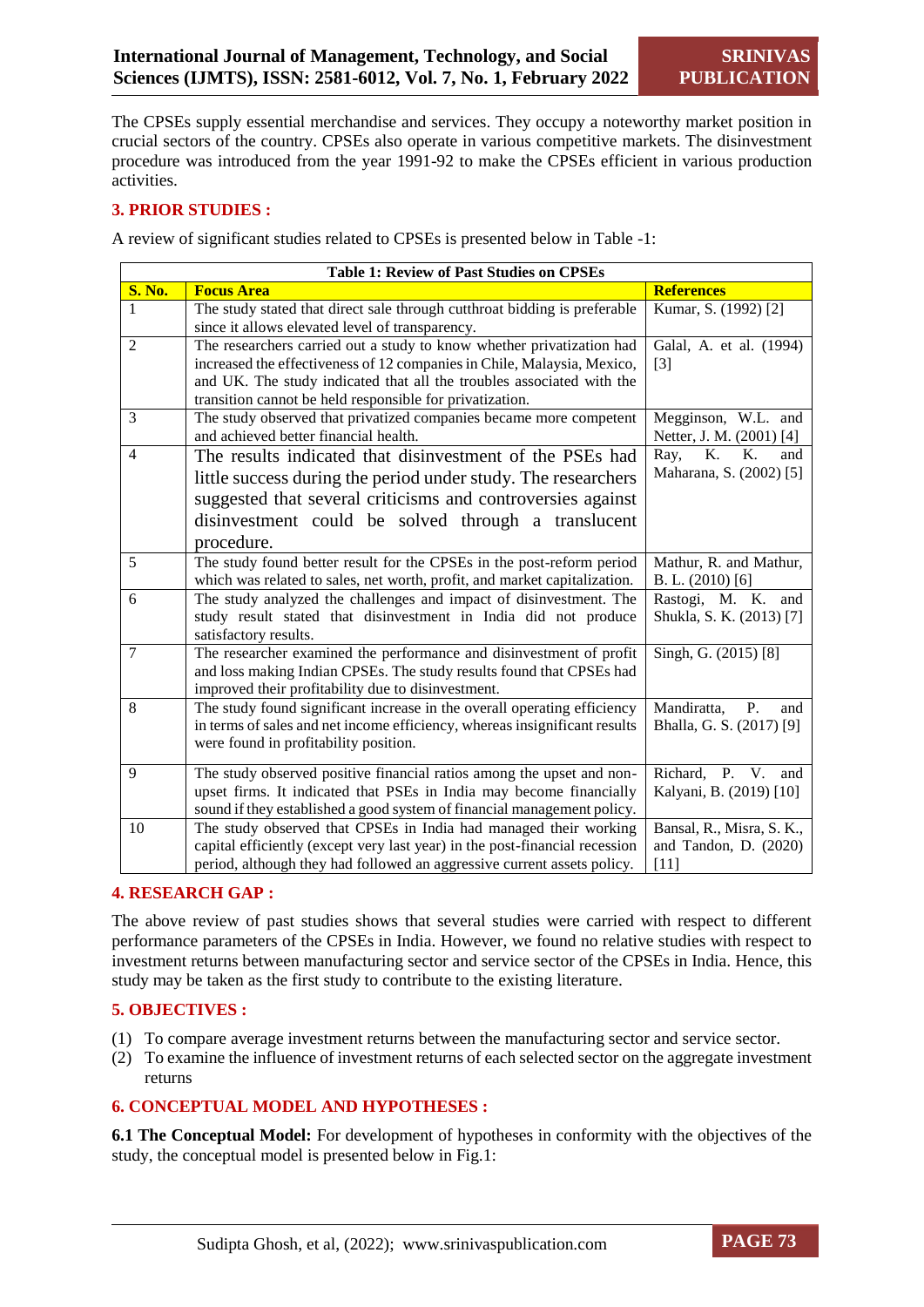

**Fig. 1:** Conceptual Model for Development of Hypotheses

**6.2 Statement of Hypotheses:** On the basis of Fig.1, the hypotheses are stated below:

# **First Hypothesis (H1):**

H<sub>01</sub>: There is no notable difference in average investment returns between the manufacturing sector and service sector.

HA1: There is notable difference in average investment returns between the manufacturing sector and service sector.

#### **Second Hypothesis (H2):**

H<sub>02</sub>: There is no notable influence of sector-wise investment returns on the aggregate investment returns. HA2: There is notable influence of sector-wise investment returns on the aggregate investment returns.

# **7. RESEARCH METHODOLOGY :**

**7.1 Sample Selection:** The sample of our study covers all the operating central public sector enterprises in India except the departmentally run public enterprises, insurance companies, and banking institutions. **7.2 Study Period:** The study period has been selected from 2010-2011 to 2019-2020. Further, the whole study period is sub-divided into two sub-periods (i) 1<sup>st</sup> sub-period: 2010-11 to 2014-15 and (ii) 2<sup>nd</sup> subperiod: 2015-16 to 2019-20.

**7.3 Data Source:** The study is based on resultant data. The required data is sourced from the published annual reports of the Public Enterprises Survey, Govt. of India. Further, aggregate level data has been used in order to reach at a meaningful conclusion. [12]

**7.4 Tools:** The tools used are stated below.

The investment returns are indicated by the ratios which are indicated below: [13]

 $ROA = Net Returns after Levy \div Total Assets$ 

 $ROCE = EBIT \div Capital \, Emploved$ 

 $ROE = Net Returns after Levy \div Shareholders' Equity$ 

Fisher's 't' test is calculated to examine significant differences (if any) between average value of investment returns in manufacturing sector and service sector. [14]

The 't' statistic is shown below:

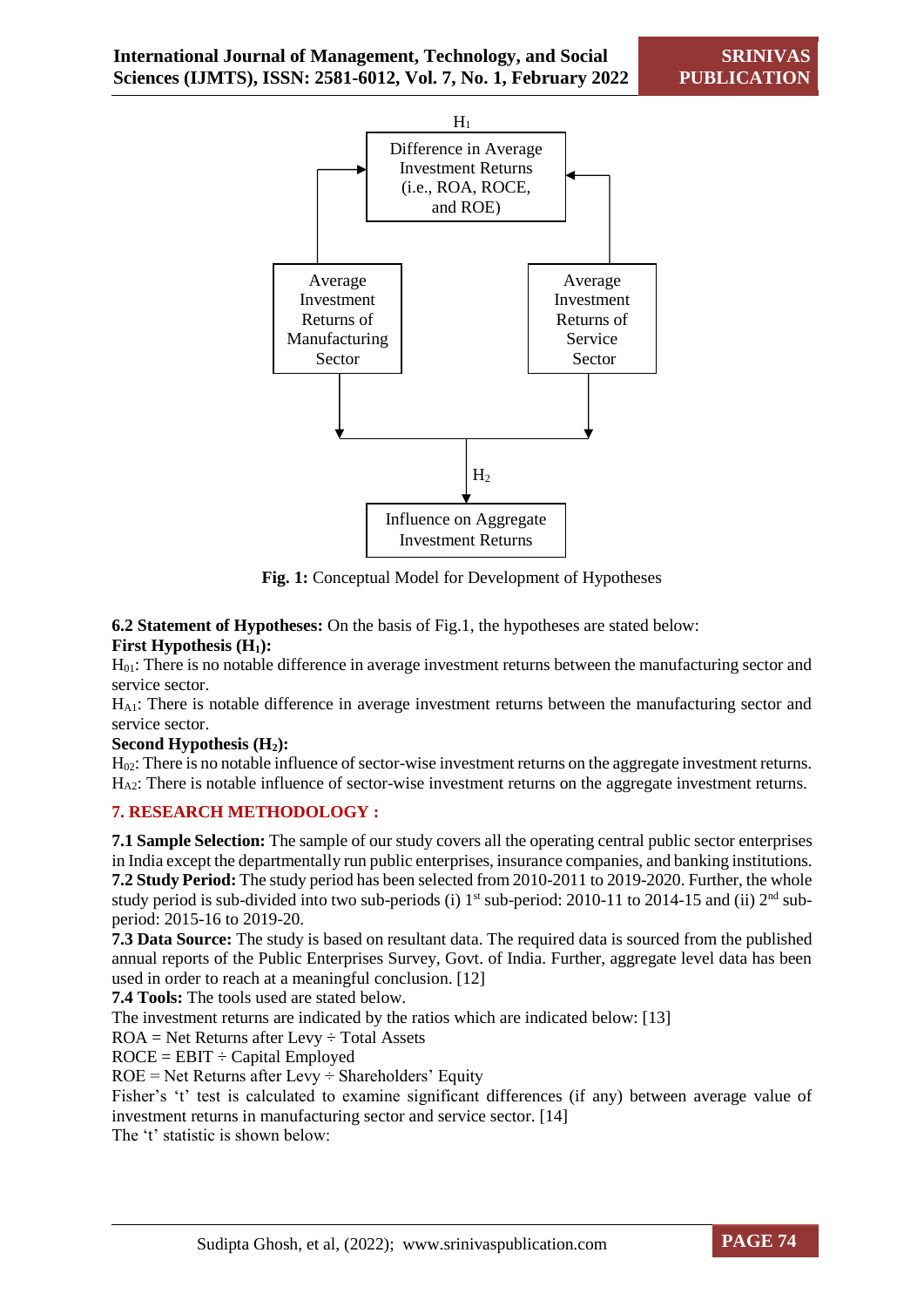$t = (\overline{x_1} - \overline{x_2}) \div [\overline{s} \sqrt{(1 - \overline{x_1}) + (1 - \overline{x_2})}]$ 

Where:  $s = \sqrt{(n_1S_1^2 + n_2S_2^2) \div (n_1 + n_2 - 2)}$ ;  $S_1$  and  $S_2 = S.D.$  of the samples  $x_1$  and  $x_2$  = average of the samples;  $n_1$  and  $n_2$  = sample sizes; and  $D.F. = (n_1 + n_2 - 2)$ .

To inspect the effect of sector-wise investment returns on the aggregate investment returns of the CPSEs, linear regression equation is fitted to the pertinent yearly time sequence data. Linear regression equations employed in this context are shown below: [15]

 $ROA = a + bX_i + U_t$  $ROCE = a + bX_i + U_t$  $ROE = a + bX_i + U_t$ 

The regression coefficients are tested by 't' test.

#### **8. FINDINGS :**

**8.1 Comparison of Average Investment Returns between Manufacturing Sector and Service Sector:** On analyzing Table - 2, it is observed that average investment returns generated by the manufacturing sector are better than that of average investment returns of the service sector during all the periods (except ROCE in the  $2<sup>nd</sup>$  half). Thus, manufacturing sector has recorded superior performance as compared to service sector in most of the cases under study.

| Table 2: Comparison of Average Investment Returns between Manufacturing Sector and Service<br>Sector during 2010-11 to 2019-20 |                             |                       |  |  |  |
|--------------------------------------------------------------------------------------------------------------------------------|-----------------------------|-----------------------|--|--|--|
| <b>Ratios</b>                                                                                                                  | <b>Manufacturing Sector</b> | <b>Service Sector</b> |  |  |  |
| <b>Whole Period</b>                                                                                                            |                             |                       |  |  |  |
| <b>ROA</b>                                                                                                                     | 0.03                        | 0.01                  |  |  |  |
| <b>ROCE</b>                                                                                                                    | 0.13                        | 0.10                  |  |  |  |
| <b>ROE</b>                                                                                                                     | 0.05                        | 0.01                  |  |  |  |
| 1 <sup>st</sup> Sub-Period                                                                                                     |                             |                       |  |  |  |
| <b>ROA</b>                                                                                                                     | 0.03                        | $-0.002$              |  |  |  |
| <b>ROCE</b>                                                                                                                    | 0.15                        | 0.09                  |  |  |  |
| <b>ROE</b>                                                                                                                     | $-0.01$                     | $-0.05$               |  |  |  |
| 2 <sup>nd</sup> Sub-Period                                                                                                     |                             |                       |  |  |  |
| <b>ROA</b>                                                                                                                     | 0.03                        | 0.01                  |  |  |  |
| <b>ROCE</b>                                                                                                                    | 0.10                        | 0.11                  |  |  |  |
| <b>ROE</b>                                                                                                                     | 0.11                        | 0.06                  |  |  |  |
| <b>Source:</b> Author's Calculation.                                                                                           |                             |                       |  |  |  |

**8.2 Fisher's 't' Test for Average Investment Returns between Manufacturing Sector and Service Sector:** To arrive at a meaningful conclusion, whole period is considered for the purpose of our analysis. Table - 3 reveals that the average value of ROA (0.03) in the manufacturing sector is higher than that of the average value of ROA (0.01) in service sector which is noteworthy at 5% level. This shows that ROA in manufacturing sector is better as compared to ROA in service sector during the whole period. The outcomes are insignificant for ROCE and ROE.

The above investigation accepts first null hypothesis for ROCE and ROE. For ROA, the first null hypothesis is rejected, which indicates that manufacturing sector has better exploitation of their entire resources in generating returns than that of the service sector.

| Table 3: Fisher's 't' Test for Average Investment Returns between Manufacturing Sector and Service |               |                                 |                           |              |  |
|----------------------------------------------------------------------------------------------------|---------------|---------------------------------|---------------------------|--------------|--|
| Sector during 2010-11 to 2019-20                                                                   |               |                                 |                           |              |  |
| <b>Investment</b>                                                                                  | <b>Period</b> | <b>Average Investment</b>       | <b>Average Investment</b> | $^{\circ}$ t |  |
| <b>Ratios</b>                                                                                      |               | <b>Returns of Manufacturing</b> | <b>Returns of</b>         | value        |  |
|                                                                                                    |               | <b>Sector</b>                   | <b>Service Sector</b>     |              |  |
|                                                                                                    |               | (in times)                      | (in times)                |              |  |

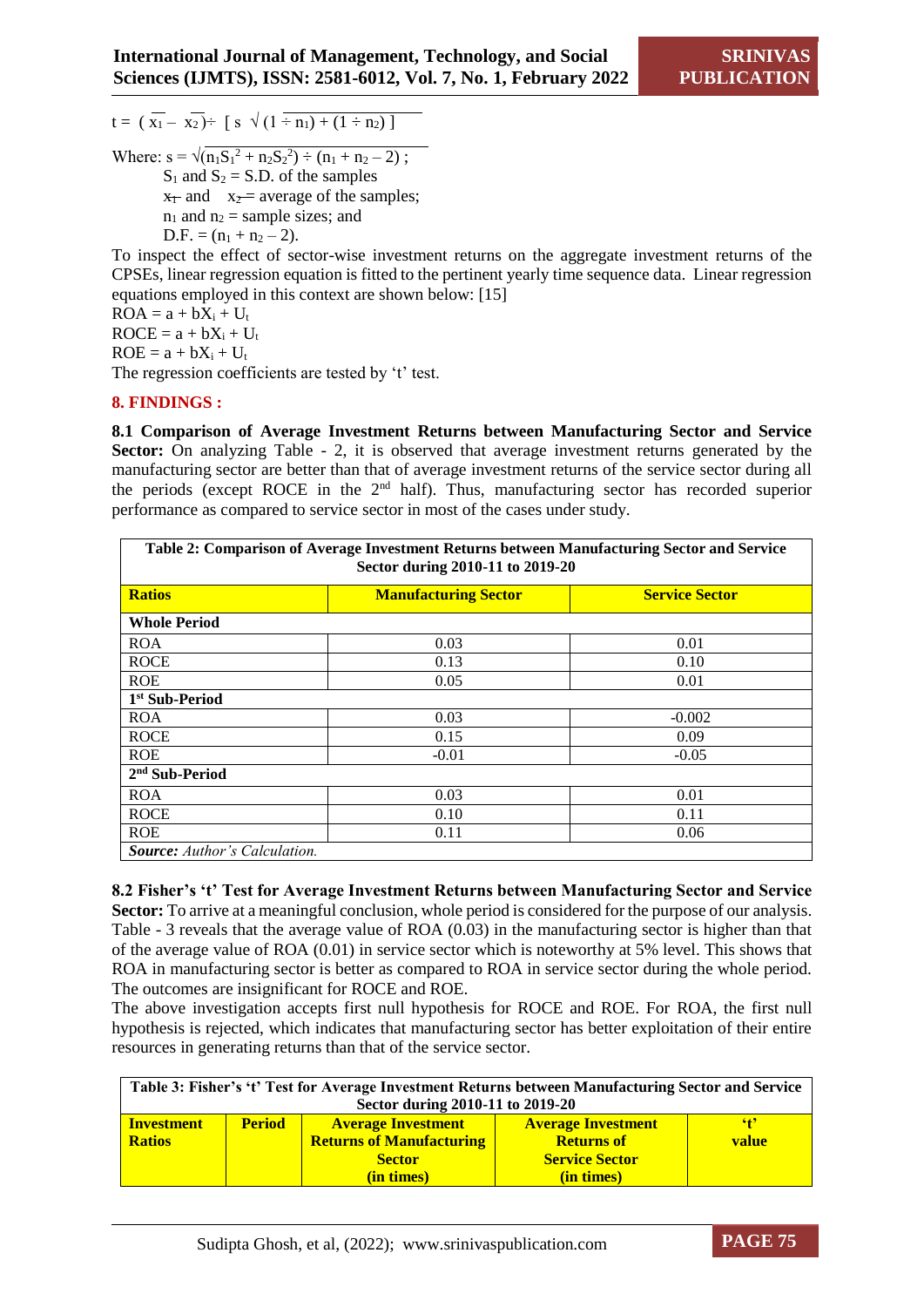| <b>ROA</b>                              | Whole  | 0.03 | 0.01 | $2.63***$           |  |
|-----------------------------------------|--------|------|------|---------------------|--|
|                                         | Period |      |      |                     |  |
| <b>ROCE</b>                             | Whole  | 0.13 | 0.10 | $1.54^{\mathrm{i}}$ |  |
|                                         | Period |      |      |                     |  |
| <b>ROE</b>                              | Whole  | 0.05 | 0.01 | $0.81$ <sup>i</sup> |  |
|                                         | Period |      |      |                     |  |
| $*$ significant at 5% level (2-tailed). |        |      |      |                     |  |
| insignificant.                          |        |      |      |                     |  |
| <b>Source:</b> Author's Calculation.    |        |      |      |                     |  |

**8.3 Influence of Investment Returns of each Selected Sector on the Aggregate Investment Returns:** This section attempts to examine the influence of investment returns generated by the manufacturing sector as well as by the service sector on the aggregate investment returns of the CPSEs through regression equations. For analysis, investment returns of each chosen sector are taken as independent variable, while the dependent variable is represented by aggregate investment returns of the CPSEs.

From Table - 4, it is found that ROCE in manufacturing sector has an affirmative influence (0.20) on the aggregate ROCE of the CPSEs which is significant at 5% level. For ROA and ROE, the manufacturing sector has no momentous influence on the aggregate ROA and ROE of the CPSEs. For service sector, ROCE has a negative influence (-0.39) on the aggregate ROCE of the CPSEs which is noteworthy at 5%. For ROA and ROE, the results are insignificant.

The above analysis indicates that for ROA and ROE, the results are insignificant in manufacturing sector and service sector, thereby leading to the acceptance of the second null hypothesis. For ROCE, the results are momentous in both the sectors, thereby leading to the rejection of the second null hypothesis. This shows that manufacturing sector contributes positively to the overall profitability of the CPSEs, while service sector contributes negatively to the overall profitability of the CPSEs. It further indicates that the rate of negative influence by the service sector is more than that of positive influence by the manufacturing sector. Thus, it reduces the overall profitability of the CPSEs at aggregate level.

| Table 4: Regression Analysis for Sector-wise Influence of Investment Returns on<br>Aggregate Investment Returns of the CPSEs during 2010-11 to 2019-20 |                |             |            |                                       |                        |                                   |
|--------------------------------------------------------------------------------------------------------------------------------------------------------|----------------|-------------|------------|---------------------------------------|------------------------|-----------------------------------|
| <b>Sector</b>                                                                                                                                          | $\mathbb{R}^2$ |             |            | <b>Regression Co-efficient</b><br>(b) |                        |                                   |
|                                                                                                                                                        | <b>ROA</b>     | <b>ROCE</b> | <b>ROE</b> | <b>ROA</b>                            | <b>ROCE</b>            | <b>ROE</b>                        |
| Manufacturing<br>Sector                                                                                                                                | 0.14           | 0.55        | 0.04       | $0.17^{i}$<br>(1.12)                  | $0.20***$<br>(3.12)    | $-0.03$ <sup>i</sup><br>$(-0.54)$ |
| Service Sector                                                                                                                                         | 0.00           | 0.45        | 0.40       | $0.00^{\mathrm{i}}$<br>(0.00)         | $-0.39**$<br>$(-2.54)$ | $-0.18^{\mathrm{i}}$<br>$(-2.30)$ |
| Figures in bracket indicate t-value.                                                                                                                   |                |             |            |                                       |                        |                                   |
| significant at 5% level (2-tailed).                                                                                                                    |                |             |            |                                       |                        |                                   |
| insignificant.                                                                                                                                         |                |             |            |                                       |                        |                                   |
| <b>Source:</b> Author's Calculation.                                                                                                                   |                |             |            |                                       |                        |                                   |

**8.4 Results of the Conceptual Model:** The results of the conceptual model based on the accepted hypotheses are shown below in Fig. 2:

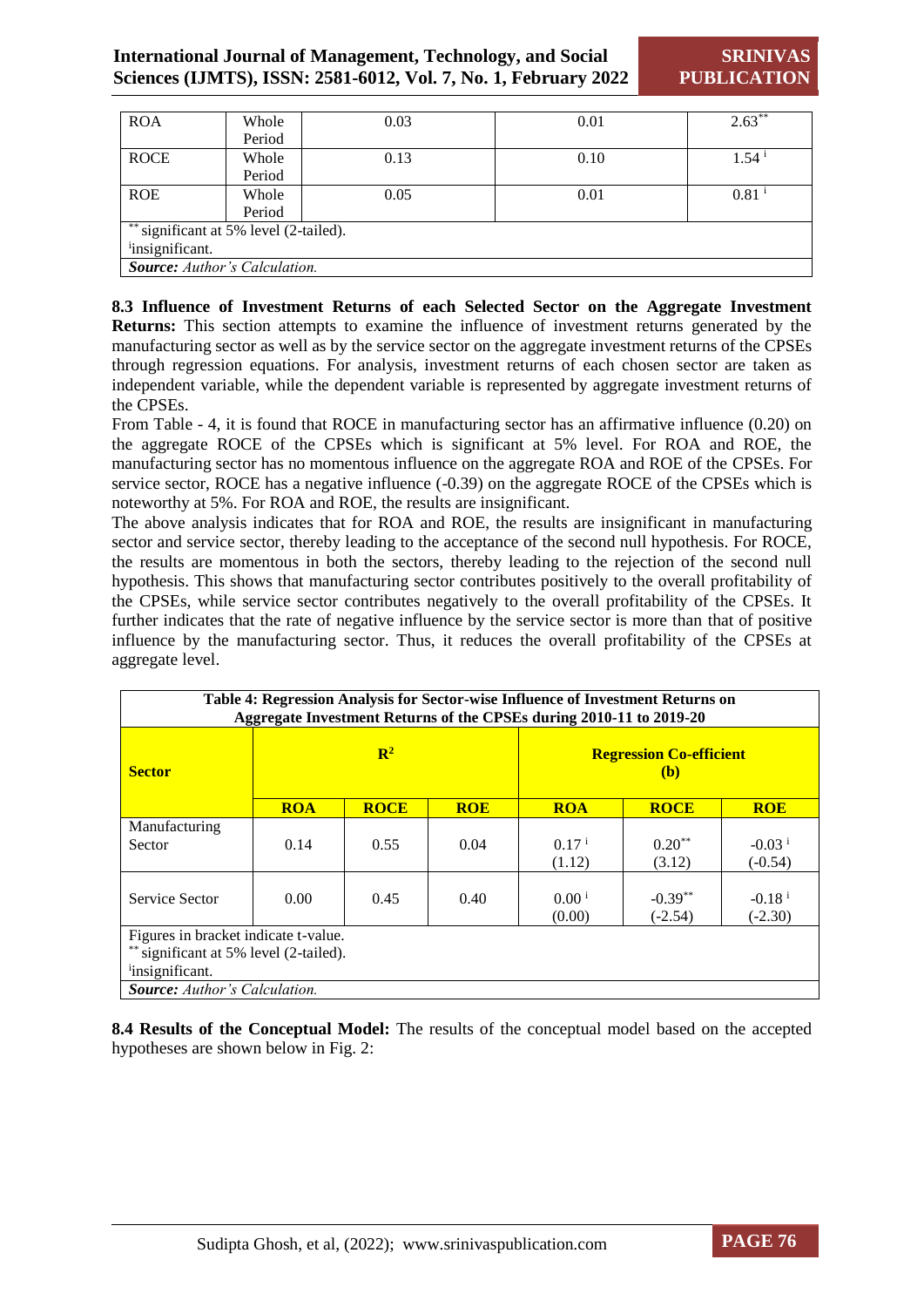

**Fig. 2:** Results of the Conceptual Model based on Accepted Hypotheses of the Study

#### **9. CONCLUSIONS :**

On the average, investment returns (except ROCE) of the manufacturing sector are higher than that of the service sector (although the result is significant for return on assets during the entire period). On the average, the manufacturing sector has recorded higher investment returns than that of the service sector in all the periods (except ROCE in the 2<sup>nd</sup> half). However, the result is statistically momentous for ROA only during the entire period. This shows that manufacturing sector has efficiently utilized their total assets in generating returns in comparison to the service sector.

Finally, aggregate ROCE (i.e., overall profitability) of the CPSEs is positively driven by ROCE of manufacturing sector, while ROCE of service sector negatively drives the aggregate ROCE of the CPSEs. On the whole, overall returns (i.e., aggregate ROCE) of the CPSEs have been negatively affected, since the rate of negative influence by the service sector is more than that of the positive influence by the manufacturing sector.

#### **10. RECOMMENDATION :**

On the average, the study reveals higher returns in the manufacturing sector as compared to the service sector. Moreover, investment returns of the aggregate CPSEs are positively driven by the investment returns of the manufacturing sector. Hence, the Government may invest more funds in the industries under manufacturing sector in order to achieve optimum utilization of resources.

#### **REFERENCES :**

- [1] [https://www.investopedia.com](https://www.investopedia.com/) (retrieved on 24.01.2022).
- [2] Kumar, S. (1992). *[Public Enterprise Policy and Reform Measures in the 1990s](https://www.theinternationaljournal.org/ojs/index.php?journal=rjebs&page=article&op=view&path%5B%5D=4751)*. Management in Government, *22*[\(2-3\), 433-439.](https://www.theinternationaljournal.org/ojs/index.php?journal=rjebs&page=article&op=view&path%5B%5D=4751) Google Scholar ×
- [3] Galal, A. et al. (1994). *Welfare Consequences of Selling Public Enterprises: An Empirical Analysis.* Oxford University Press for the World Bank, Washington D. C., 527-589.